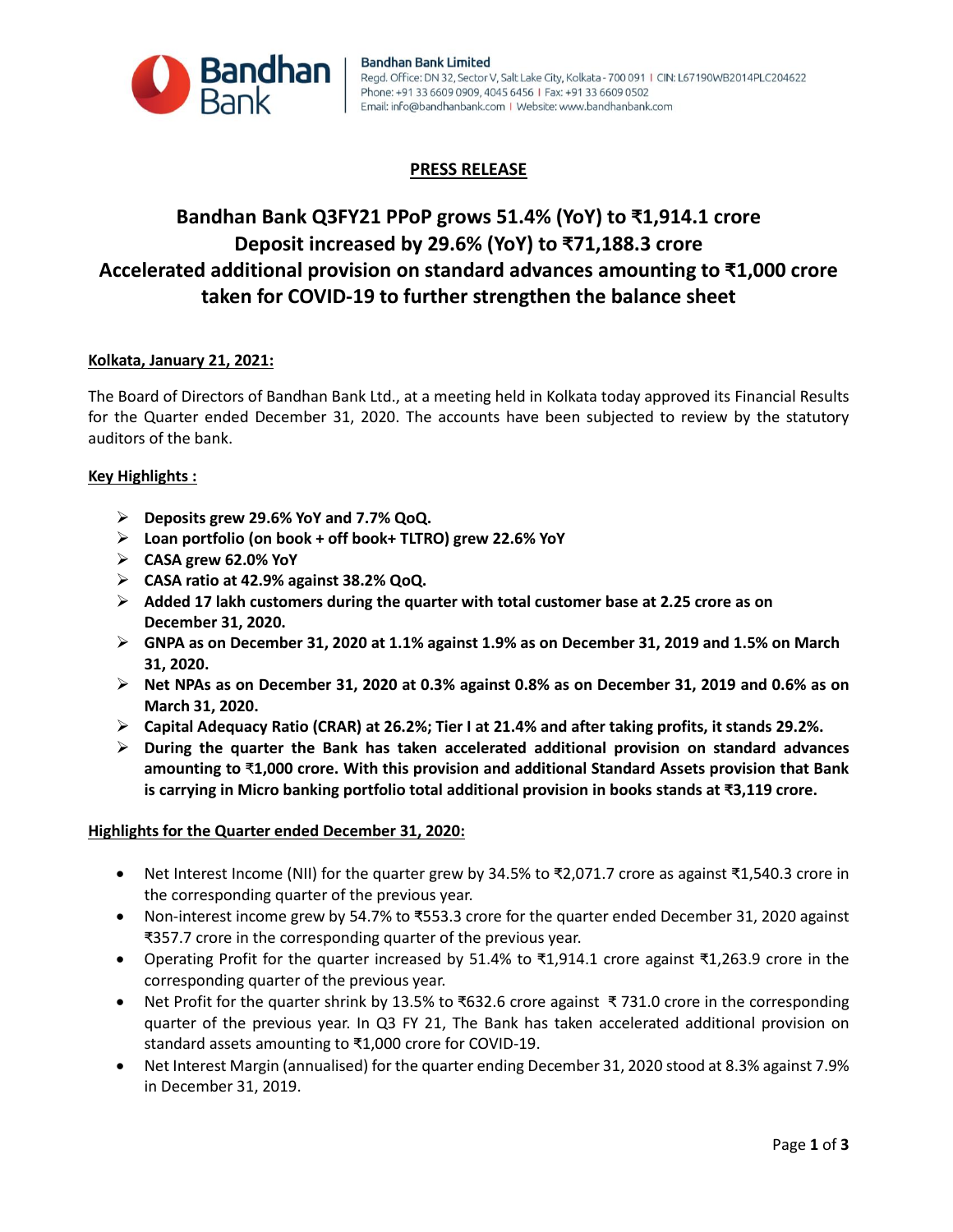

- Total Advances (on book + off book+TLTRO) grew by 22.6% to ₹80,255.2 crore as on December 31, 2020 against ₹65,456.1 crore as on December 31, 2019 and 4.8% QoQ against ₹76,614.6 crore as on September 30, 2020.
- Total Deposits increased by 29.6% to ₹71,188.3 crore as on December 31, 2020 as compared to ₹54,908.5 crore as on December 31, 2019 and 7.7% QoQ against ₹66,127.7 crore as on September 30, 2020.
- Gross NPAs as on December 31, 2020 is at ₹859.2 crore (1.1%) against ₹1,182.0 crore (1.9%) as on December 31, 2019.
- Net NPAs as on December 31, 2020 stood at ₹201.3 crore (0.3%) against ₹491.4 crore (0.8%) as on December 31, 2019.

**Commenting on the performance, Mr. Chandra Shekhar Ghosh, Managing Director and CEO of Bandhan Bank said**: "This quarter showed robust performance operationally backed by higher growth, lower cost of funds and aided non-interest income and strong retail deposits & CASA. During the quarter, we have further strengthened the balance sheet by taking accelerated additional provision on standard advances amounting to ₹1,000 crore taken for COVID-19. With Q4 historically been the best for us every financial year, we now look forward to similar performance in last quarter for this financial year as well."

Banking outlets as on December 31, 2020, stood at 5,197. The network consists of 1,107 branches, 4,090 banking units as against 1,009 branches and 3,279 banking units as on December 31, 2019. Total number of ATMs stood at 487 as on December 31, 2020 against 485 as on December 31, 2019. During the quarter, the number of employees of the bank has gone up from 45,549 to 47,260.

| Particulars (in ₹ crore)        | Quarter        |                |          |                          |                          |
|---------------------------------|----------------|----------------|----------|--------------------------|--------------------------|
|                                 | <b>Q3 FY21</b> | <b>Q2 FY21</b> | QoQ%     | <b>Q3 FY20</b>           | YoY%                     |
| Net Interest Income             | 2,071.7        | 1,923.1        | 7.7%     | 1,540.3                  | 34.5%                    |
| Non-Interest Income             | 553.3          | 381.8          | 44.9%    | 357.7                    | 54.7%                    |
| <b>Total Income</b>             | 2,625.0        | 2,304.9        | 13.9%    | 1,898.0                  | 38.3%                    |
| Opex                            | 710.9          | 677.4          | 5.0%     | 634.1                    | 12.1%                    |
| <b>Operating Profit</b>         | 1,914.1        | 1,627.5        | 17.6%    | 1,263.9                  | 51.4%                    |
| Provision<br>(Other than Taxes) | 68.7           | 94.5           | $-27.3%$ | 294.9                    | $-76.7%$                 |
| <b>COVID 19 Provision</b>       | 1,000.0        | 300.0          | 233.3%   | $\overline{\phantom{a}}$ | $\overline{\phantom{a}}$ |
| <b>PBT</b>                      | 845.4          | 1,233.0        | $-31.4%$ | 969.0                    | $-12.8%$                 |
| <b>PAT</b>                      | 632.6          | 920.0          | $-31.2%$ | 731.0                    | $-13.5%$                 |

# **Highlights for the Quarter ended December 31, 2020:**